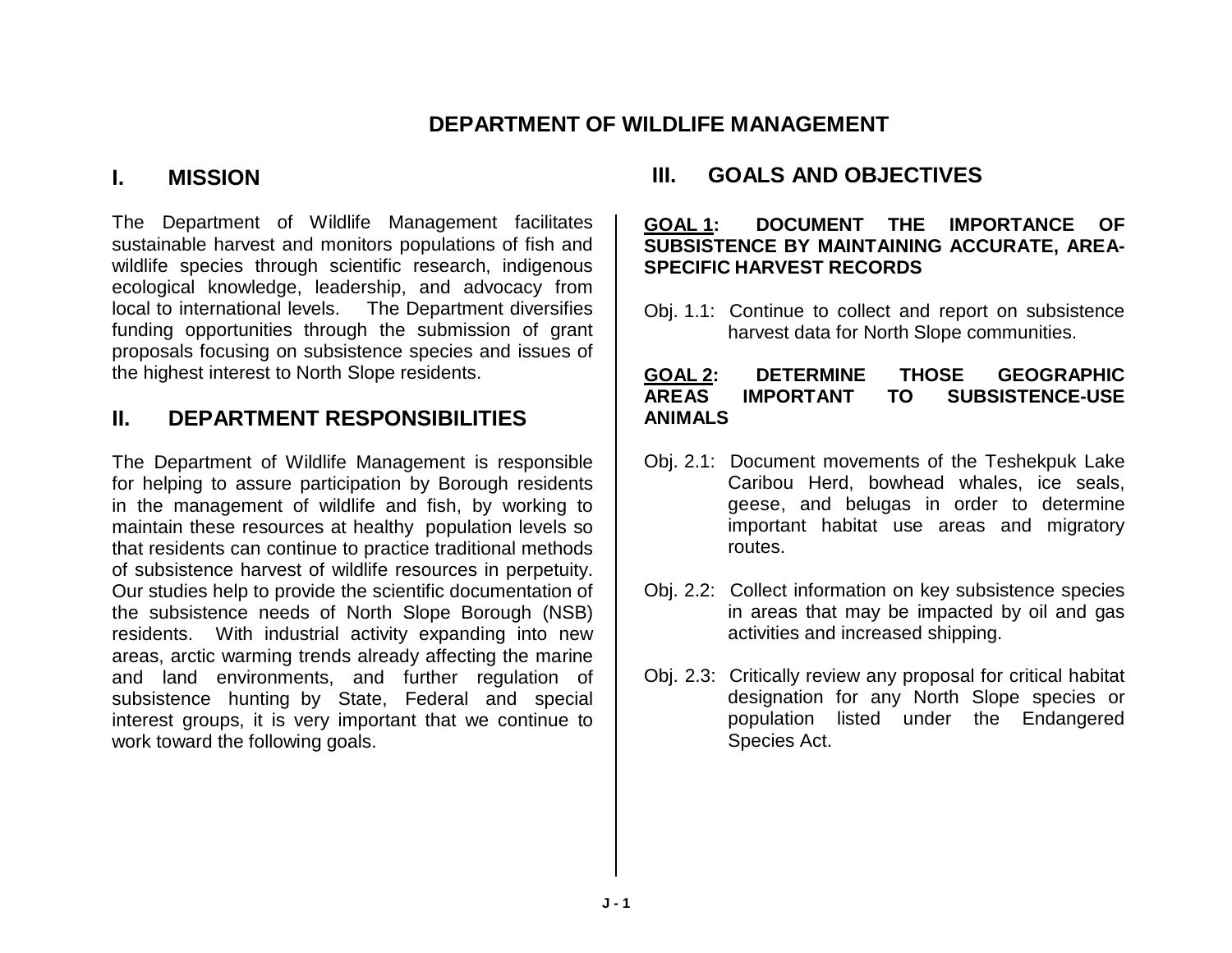### **GOAL 3: IMPROVE T H E U N D E R S T A N D I N G O F THE BIOLOGY O F SUBSISTENCE-USE ANIMALS AND THEIR HABITAT FOR ENHANCED LOCAL PARTICIPATION IN MANAGEMENT AND SUSTAINABLE SUBSISTENCE HARVEST**

- Obj. 3.1: Estimate the size of the bowhead whale population at ~10 year intervals to help ensure safe harvest levels. The next survey is scheduled for 2019. (Note: Results from the 2011 survey were recently completed and the abundance estimate is ~17,000 whales with a 3.7% rate of increase.)
- Obj. 3.2: Evaluate the impacts of industrial development and other stressors on subsistence species by monitoring such things as: hearing, general health, reproduction, stress, strandings, unusual mortality events, etc.
- Obj. 3.3: Monitor the contaminant levels and ecological changes related to the health of subsistence species populations and provide that information to human health experts to determine the safety of subsistence foods.
- Obj. 3.4: Conduct baseline studies on biological/physical processes with respect to forage species important to marine mammals and fish to improve our understanding about the causes and impacts on important resources, such as fish in the Colville River Delta.
- Obj. 3.5: Utilize lndigenous and local ecological knowledge to support and strengthen all aspects of wildlife research.

**GOAL 4: COMMUNICATE, COOPERATE, AND COLLABORATE WITH STATE AND FEDERAL AGENCIES REGARDING STUDIES AND THE EVALUATION OF DATA FOR STRONG LOCAL INPUT INTO MANAGEMENT OF SUBSISTENCE-USE RESOURCES**

- Obj. 4.1: Continue to support the goals and objectives of the Alaska Beluga Whale Committee and Ice Seal Committee, in part through the management of grants and collection and analysis of biological data from subsistence harvested animals.
- Obj. 4.2: Continue monitoring Lesser Snow Geese and Black Brant colonies and habitat use along the Chukchi and Beaufort Sea coasts.
- Obj. 4.3: Work closely with North Slope communities and the Fish and Game Management Committee to determine ways to increase the populations of the Central, Teshekpuk and Western Arctic Caribou Herds.
- Obj. 4.4: Work with the Bureau of Ocean Energy Management (BOEM) to develop Indigenous knowledge panels to provide guidance and input into studies being funded by BOEM.
- Obj. 4.5: Continue DWM participation in and coownership of the bowhead whale aerial photoidentification program with the NMFS.
- Obj. 4.6: Continue to support efforts to appropriately develop a new polar bear co-management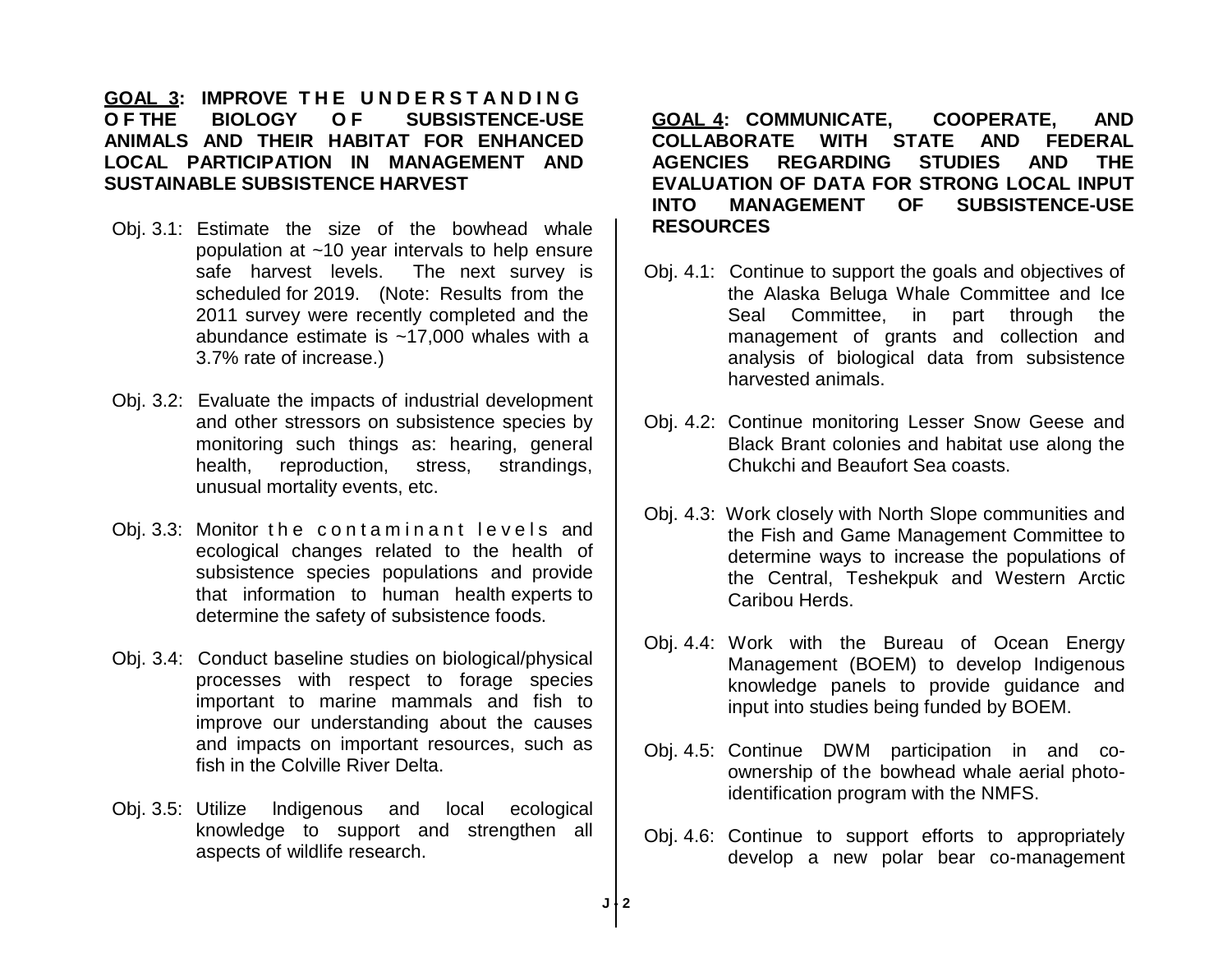#### organization.

**GOAL 5: WORK CLOSELY WITH THE BOROUGH'S FISH AND GAME MANAGEMENT COMMITTEE IN DEVELOPING AND IMPLEMENTING MANAGEMENT PROGRAMS FOR SUBSISTENCE-USE ANIMALS**

- Obj. 5.1: Hold three to four meetings per year, either in person or by teleconference with the NSB Fish and Game Management Committee.
- Obj. 5.2: Request that members bring their communities' concerns to the committee, the Department, researchers, and State and Federal agencies and take information back to their City and/or Tribal Councils.
- Obj. 5.3: Use the committee to assist in local coordination and involvement of community members in management decisions and research conducted by the NSB, industry, independent researchers, and agencies.
- Obj. 5.4: Assist the NSB Fish and Game Management Committee in providing comments and testimony on proposals submitted to the Alaska Board of Game.

**GOAL 6: IN CONSULTATION WITH OTHER DEPARTMENTS, REVIEW AND EVALUATE THE APPROPRIATENESS OF PROPOSED STUDIES, REVIEW EXISTING INFORMATION, AND CONSULT WITH NORTH SLOPE RESIDENTS TO IDENTIFY, MINIMIZE, AND MITIGATE INDUSTRIAL IMPACTS LIKELY TO ADVERSELY AFFECT PEOPLE,** 

### **WILDLIFE, OR THE ENVIRONMENT**

- Obj. 6.1: Continue to communicate with all industry lease holders and operators, and the responsible federal and state agencies, to review the design and effectiveness of required monitoring and mitigation programs both in the Beaufort and Chukchi Seas for impacts to bowhead whales and other marine mammals, and onshore for impacts to terrestrial species.
- Obj. 6.2: Assist the Mayor's Office, Law, Health, and Planning Departments in preparing Borough comments regarding proposed industrial activities, including drilling, vessel transits, aircraft use, and seismic operations.
- Obj. 6.3: Enhance and assist the Mayor's Office and the Planning Department in the design of monitoring programs and other permit conditions to be imposed on industrial operations.
- Obj. 6.4: Research the potential effects of human activities and climate change on locally utilized subsistence species.
- Obj. 6.5: Collaborate with industry operators and responsible oversight agencies in the design, conduct, and review of North Slope research efforts.
- Obj. 6.6: Collaborate with responsible oversight agencies, co-management organizations, and industrial operators in the continued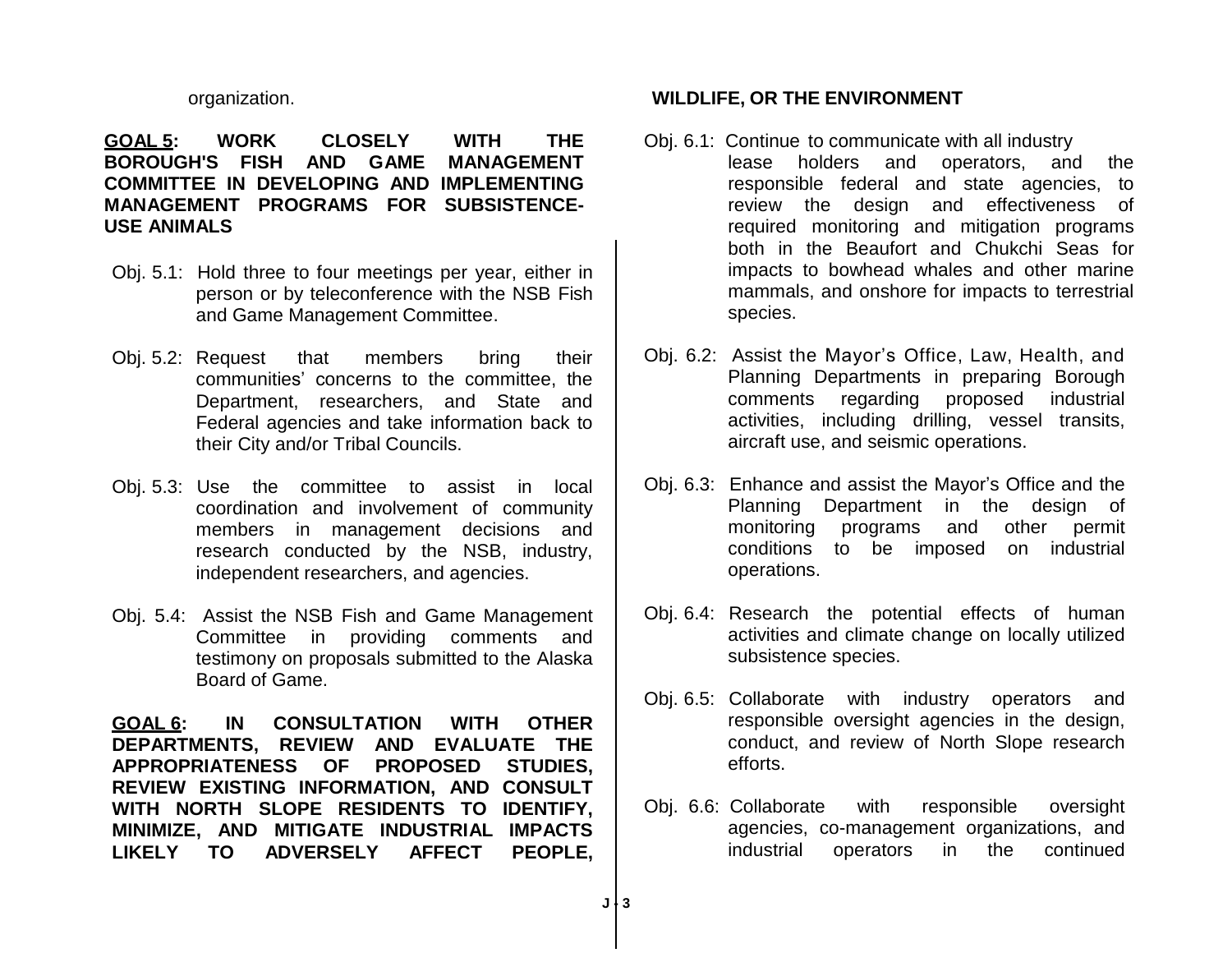development and enhancement of North Slope wildlife response plans, procedures, readiness, and capacity to respond to oiled animals.

**GOAL 7: REVIEW MAJOR TECHNICAL, PROGRAM, POLICY, AND MANAGEMENT PROPOSALS AND DOCUMENTS FOR PROJECTS THAT MAY AFFECT THE BOROUGH'S ENVIRONMENT, WILDLIFE AND FISH RESOURCES, OR SUBSISTENCE USERS, INCLUDING ENVIRONMENTAL IMPACT STATEMENTS & ENVIRONMENTAL ASSESSMENTS**

- Obj. 7.1: Continue to assist the Mayor's Office and Planning Department in dealings with the federal Bureau of Land Management (BLM) regarding its management plan, regional mitigation strategy, and oil and gas leasing and activities within the National Petroleum Reserve-Alaska (NPR-A), including the Greater Moose's Tooth I & II Development Projects.
- Obj. 7.2: Assist the Mayor's Office and Law Office in developing positions and comments related to the Endangered Species Act, including any proposed listing of species or critical habitat designation, the implementation of a recovery plan for polar bears, and issues related to the listing of ringed and bearded seals.
- Obj. 7.3: Help represent the Borough in dealings with the federal Army Corps of Engineers, and other federal and state agencies, involved companies, and the affected North Slope communities regarding exploration and

development in and around the Colville River Delta, Smith Bay, the NPR-A, and other projects, including the proposed Nanushuk Development Project.

- Obj. 7.4: Help represent the Borough in communication with the State of Alaska as it annually considers new information relevant to the Best Interest Findings (BIFs) for the North Slope, Beaufort Sea, and North Slope Foothills Area-wide Oil and Gas Lease Sales.
- Obj. 7.5: Help represent the Borough in dealings with the multiple federal and state agencies and other parties regarding efforts associated with the North Slope Science Initiative (NSSI).
- Obj. 7.6: Assist the Mayor's Office in dealings with the National Marine Fisheries Service, Bureau of Oceans and Energy Management, and Bureau of Safety and Environmental Enforcement as the agencies work to mitigate impacts of arctic marine seismic and exploration activities on marine mammals, other marine resources, and subsistence hunters.
- Obj. 7.7: Help represent the Borough in dealings with state and federal agencies and the oil and gas industry in the review of offshore exploration and development proposals, including the development of a 2019-2024 National OCS Oil and Gas Leasing Program to replace the existing 2017-2022 Program, and the proposed Liberty Development Project.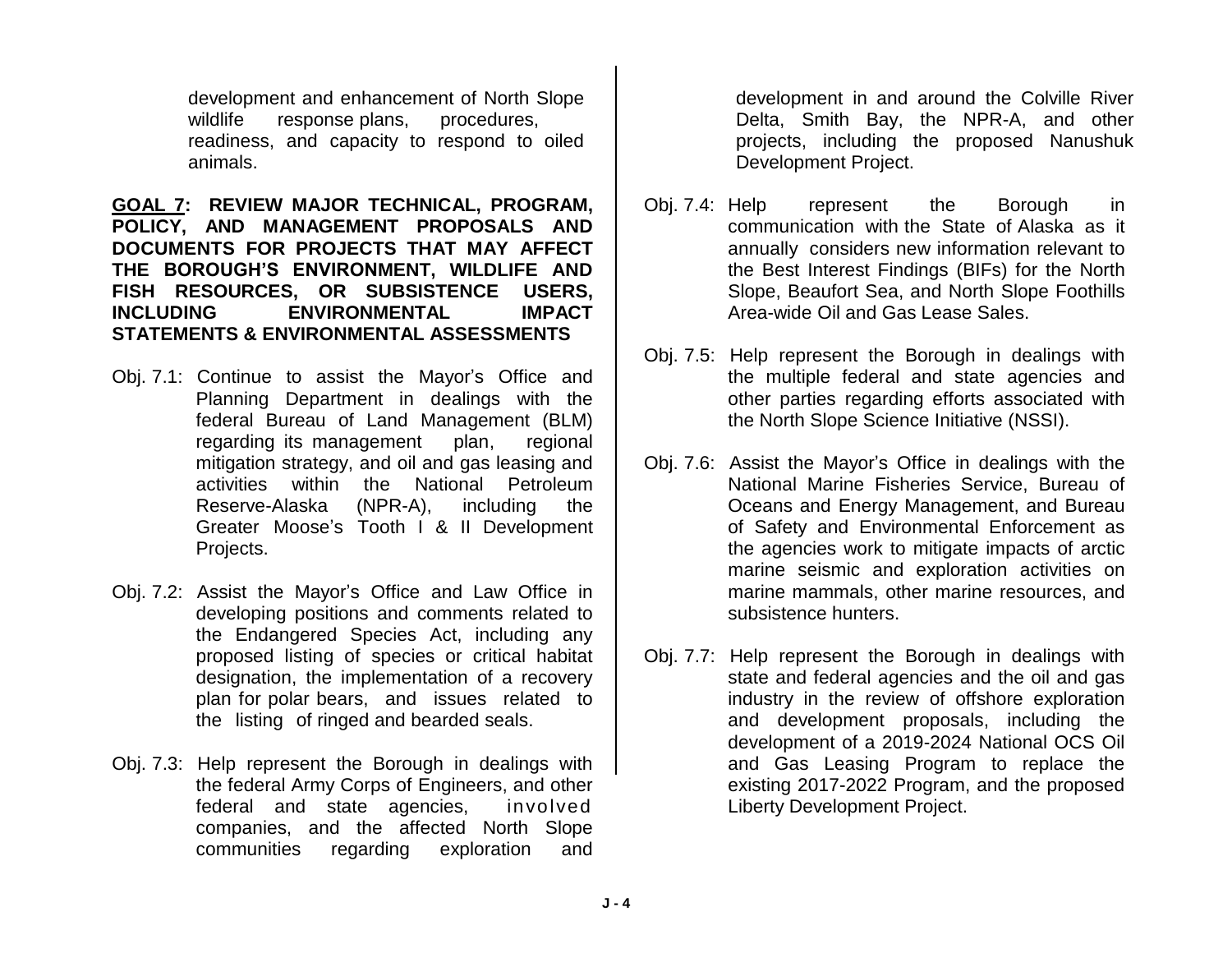- Obj. 7.8: Continue to assist the Planning and Health Departments in work with the Bureau of Oceans and Energy Management, Bureau of Land Management, Army Corps of Engineers, and the State of Alaska, in advocating for the inclusion of analysis of potential human health impacts in all North Slope oil and gas leasing, exploration, and development planning processes.
- Obj. 7.9: Help represent the Borough in dealings with the State of Alaska, responsible federal agencies, and industry applicants concerning onshore exploration and development proposals.
- Obj. 7.10:Assist in developing a sustainable harvest management program for Chukchi Sea Polar bears within the U.S.-Russia Bilateral Agreement.

### **GOAL 8: STRENGTHEN AND ENHANCE OUR HEALTH ASSESSMENT PROGRAM FOR IMPORTANT SUBSISTENCE SPECIES WITHIN THE NORTH SLOPE BOROUGH**

- Obj. 8.1: Investigate and provide expertise and regional leadership in the on-going scientific investigation of the Unusual Mortality Event (UME) of ringed seals, which began in 2011.
- Obj. 8.2: Collect and scientifically analyze biological data and tissue samples from harvested and stranded subsistence animals to better understand health status in a time of a rapidly changing climate and increasing human activity.

### **GOAL 9: PROVIDE LOGISTICAL SUPPORT AT THE ARCTIC RESEARCH FACILITIES (ARF/BARC) AT UIC-NARL TO APPROPRIATE VISITING SCIENTISTS AND FOR THE BOROUGH'S RESEARCH PROGRAMS**

Obj. 9.1: Provide modest logistical support for visiting scientists on projects of importance to the Borough, such as those involving bowhead whales, polar bears, waterfowl, seals, walrus, fish, sea ice, and climate change.

### **GOAL10: CONDUCT OUTREACH AND EDUCATIONAL ACTIVITIES TO INCREASE PUBLIC AWARENESS OF THE DEPARTMENT'S STUDIES ON SUBSISTENCE-USE WILDLIFE AND OTHER ISSUES OF IMPORTANCE TO THE NSB**

- Obj. 10.1: Distribute information about animals and activities important for subsistence which has been collected by the Department of Wildlife Management and/or collaborators to the Assembly, Mayor's Office, and to village residents through newsletters, the NSB website, memos, radio shows, lectures, etc.
- Obj. 10.2: Provide educational materials and lecture presentations to Ilisagvik College, NSBSD schools, and the public to help students, teachers, and others become aware of departmental studies and their value in managing wildlife and maintaining subsistence access to wildlife.